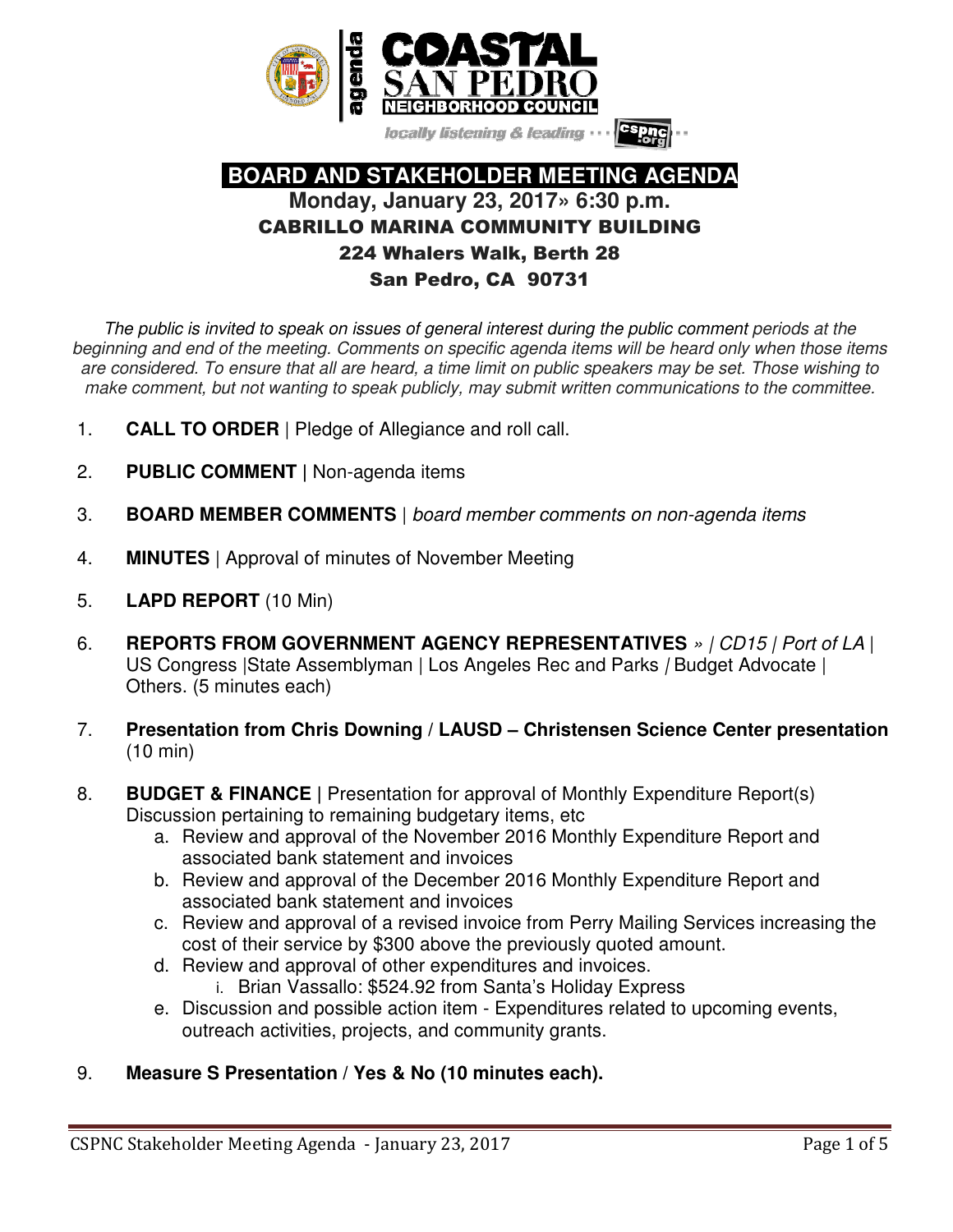#### 10. **Action Items**

a. **Stakeholder Motion - From Jim Baeza:** Be it resolved the Coastal San Pedro Neighborhood Council (CSPNC) sets a deadline of March 1, 2017 for the submission of Community Impact Project (CIP) requests for the current term budget. Furthermore, all CIP requests approved by the CSPNC have funding requested no later than April 1, 2017.

#### b. **Second Reading / Rules & By-Laws**

#### **Second Reading: By-laws changes for elections**

Be it resolved, the Coastal San Pedro Neighborhood Council (CSPNC) make changes to Bylaws in Aritcle V sections 4 and 6; Article VI, section 3 and 4; Article X, sections1 and 6; see Attachment B. These revisions will change the current one-year Board terms of office, and a selection process, to two-year Board term of office, with an election process,

including consideration of executive board member terms.

#### **11. PRESIDENTS REPORT**

#### **12. REPORTS FROM COMMITTEE CHAIRS**

#### **13. APPOINTMENT OF COMMITTEE MEMBERS, additions to committees**

**14. PUBLIC COMMENT |** Non-agenda items

#### **15. ANNOUNCEMENTS**

#### **16. ADJOURNMENT**

**For more information, please call 310-918-8650; write to CSPNC, 1840 S. Gaffey Street #34, San Pedro, CA 90731; or visit the Coastal San Pedro Neighborhood Council website at www.cspnc.org.** 

**PUBLIC INPUT AT NEIGHBORHOOD COUNCIL MEETINGS** --The public can address the Committee on any agenda item before the Committee takes an action on an item. Comments from the public on agenda items will be heard only when the respective item is being considered. Comments from the public on other matters not appearing on the agenda will be heard during the General Public Comment period. Please note that under the Brown Act, the Committee is prevented from acting on a matter that you bring to its attention during the General Public Comment period; however, the issue raised by a member of the public may become the subject of a future Committee meeting.

**THE AMERICAN WITH DISABILITIES ACT** - As a covered entity under Title II of the Americans with Disabilities Act, the City of Los Angeles does not discriminate on the basis of disability and upon request will provide reasonable accommodation to ensure equal access to its programs, services, and activities. Sign language interpreters, assisted listening devices, or other auxiliary aids and/or services may be provided upon request. To ensure availability of services please make your request at least 3 business days (72 hours) prior to the meeting by contacting the Department of Neighborhood Empowerment at 213.978-1551.

**PUBLIC ACCESS OF RECORDS** – In compliance with government code section 54957.5, non-exempt writings that are distributed to all or a majority of the Board members in advance of a meeting may be viewed at 1840 S Gaffey St, San Pedro, CA 90731, at our website: www.cspnc.org, or at a scheduled meeting. In addition if you would like a copy of any record related to an item on the Agenda, please contact the Coastal San Pedro Neighborhood Council at 310.918.8650.

**PUBLIC POSTING OF AGENDAS** – Coastal San Pedro Neighborhood Council agendas are posted for public review as follows: • 1840 S affey St, San Pedro, CA 90731 • www.cspnc.org • You can also receive our agendas via email by subscribing to L.A. City's Early Noti-cation System at: http://www.lacity.org/government/Subscriptions/NeighborhoodCouncils/index.htm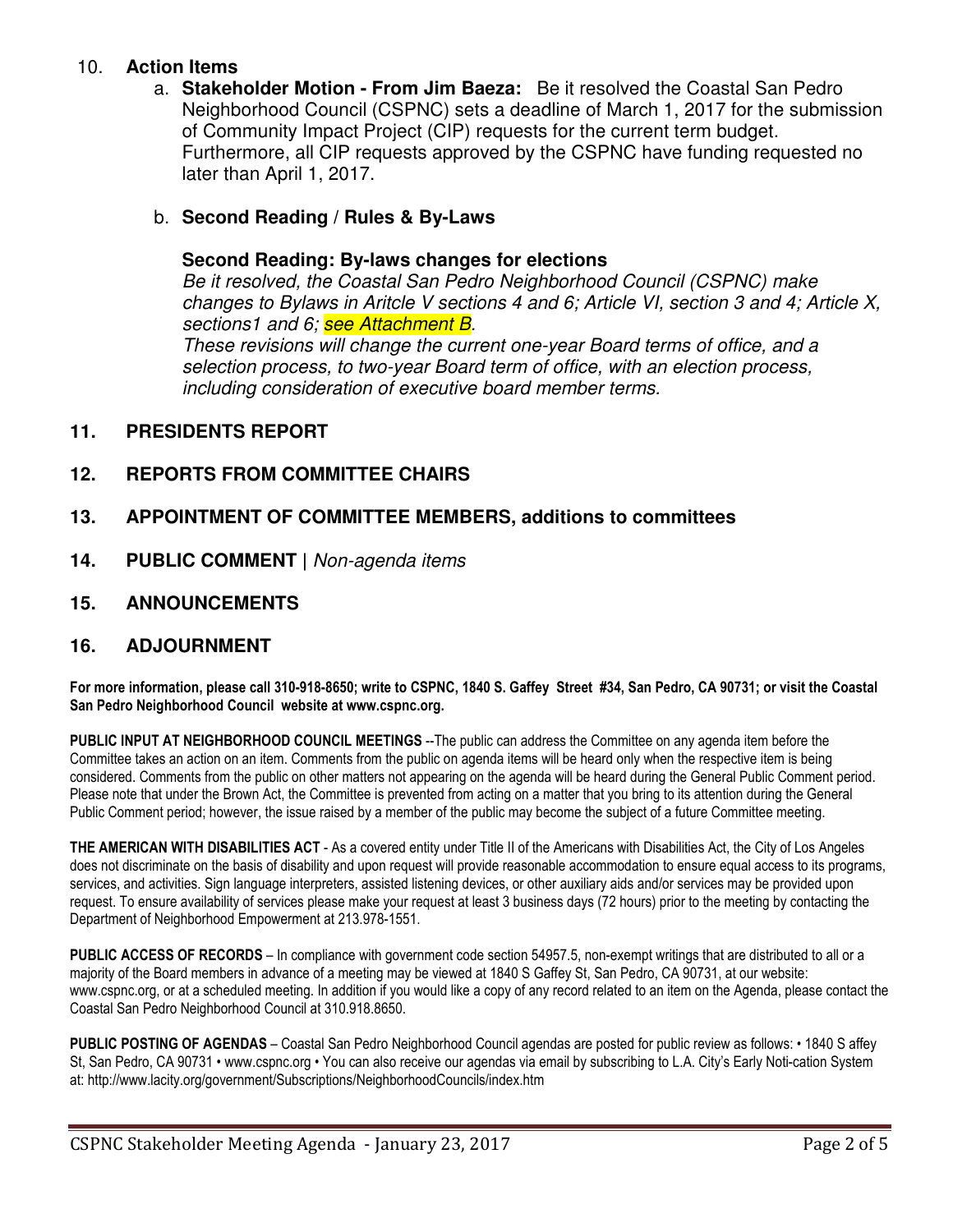**RECONSIDERATION AND GRIEVANCE PROCESS:** For information on the Coastal San Pedro Neighborhood Council's process for board action reconsideration, stakeholder grievance policy, or any other procedural matters related to this Council, please consult the CSPNC Bylaws. The Bylaws are available at our Board meetings and our website http://www.cspnc.org

**SERVICIOS DE TRADUCCION --** Si requiere servicios de traducción, favor de avisar al Concejo Vecinal 3 días de trabajo (72 horas) antes del evento. Por favor contacte a the CSPNC Secretary, al 213.978-1551 por correo electrónico board@cspnc.org para avisar al Concejo Vecinal.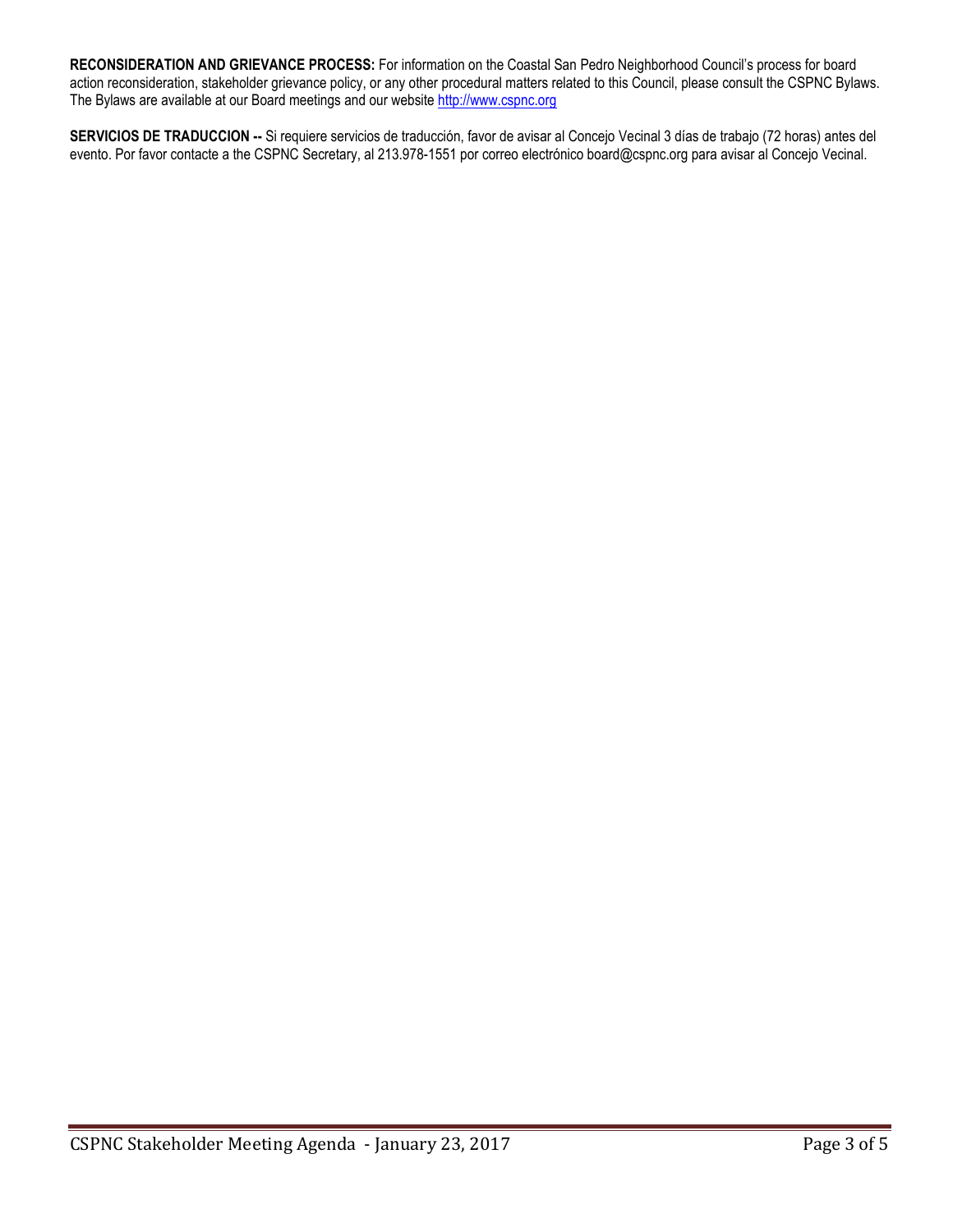#### **ATTACHMENT B - FOR AGENDA ITEM 10b.**

#### **ARTICLE V — GOVERNING BOARD**

**Section 4. Terms and Term Limits.** For the 2017–2018 term only, the term of office for Governing Board members shall be for a period of one (1) year commencing July 1, 2017 and ending June 30, 2018. The regular terms of office for Governing Board members shall be for a period of one (1) year two (2) years commencing July 1, 2018 of even-numbered years and ending June 30 of the following even-numbered year. There shall be no term limits.

**Section 6. Vacancies.** Any vacancy on the Governing Board may be filled by vote of a majority of the serving Governing Board members. The Board shall cause the matter to be placed on the agenda for the next regular meeting of the Board following acceptance of the letter of resignation. Members so elected will immediately take office and serve until the next selection process stakeholder election. Any stakeholder may nominate an individual to serve, including themselves. Nominations may be received from the floor or via written communication. Nominees must accept nomination either personally or via written communication prior to the Board's vote. If no candidate receives a majority, the Board may continue to vote. In the event no candidates are nominated, or the Board is unable to choose an individual to serve, the Board may postpone the election to fill the vacancy or declare the seat vacant until the next stakeholder election.

#### **ARTICLE VI — OFFICERS**

**Section 3. Selection of Officers.** Officers shall be **selected annually** after each election at the regularly scheduled Governing Board meeting in July.

#### **ARTICLE X — ELECTIONS**

**Section 1. Administration of Election. For the 2017–2018 term only, t The Council shall hold a selection** process instead of an election to fill the Governing Board. The Governing Board will be chosen at an annual meeting which will be held during month of May. The Governing Board shall, no later than February 1, set the date of the annual meeting. A selection committee consisting of stakeholders, who can- not be candidates, shall be appointed by the Governing Board no later than ninety (90) days prior to the date of the annual meeting. The selection committee shall promulgate procedures for the conduct of the annual meeting and selection of Governing Board members. The selection committee shall also choose an independent and neutral third party to monitor the selection process and certify the result. All selection procedures shall be in conformity with the selection rules established by the City of Los Angeles and shall be approved by the Department of Neighborhood Empowerment.

The Neighborhood Council's election will be conducted pursuant to any and all City ordinances, policies and procedures pertaining to Neighborhood Council elections.

**Section 6. Other Election Related Language.** Except for the requirements of stakeholder status and minimum age, the Council does not discriminate on any basis for eligibility to vote at the annual meeting or to be a candidate for a seat on the Governing Board.